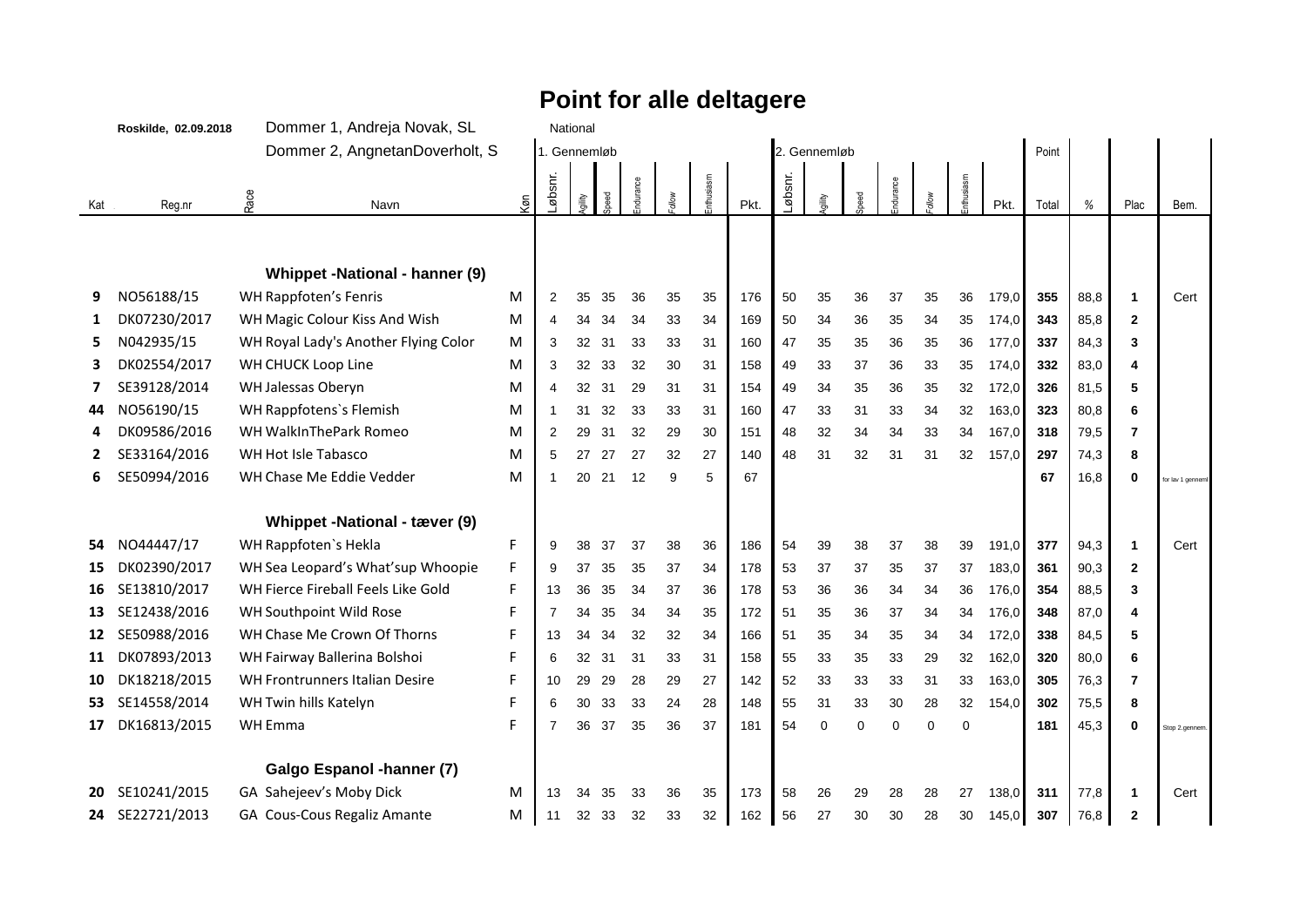| 18  | SE42810/2014    | GA Zakeya's Endless Loving Ferdinand | M                       | 11 | 29 | 30 | 31 | 29 | 28 | 147 | 56 | 28 | 27 | 25 | 28 | 28 | 136,0 | 283 | 70,8 | 3              |              |
|-----|-----------------|--------------------------------------|-------------------------|----|----|----|----|----|----|-----|----|----|----|----|----|----|-------|-----|------|----------------|--------------|
| 23. | SE42814/2014    | GA Zakeya's In The Name Of Love      | M                       | 12 | 26 | 30 | 29 | 31 | 30 | 146 | 57 | 25 | 29 | 31 | 22 | 27 | 134,0 | 280 | 70,0 | 4              |              |
| 19  | SE27678/2016    | GA Zakeya's floyd fletcher           | M                       | 12 | 25 | 29 | 27 | 26 | 28 | 135 | 57 | 25 | 31 | 30 | 24 | 27 | 137.0 | 272 | 68.0 | 5              |              |
|     | 21 SE42709/2015 | GA Montanarama's El Devanado         | M                       | 13 | 31 | 32 | 32 | 34 | 33 | 162 | 58 | 20 | 24 | 25 | 16 | 22 | 107,0 | 269 | 67.3 | 6              |              |
|     | 22 SE27681/2016 | GA Zakeya's Floyd Run Rabbit Run     | $\overline{\mathsf{M}}$ |    |    |    |    |    |    |     |    |    |    |    |    |    |       |     |      |                |              |
|     |                 |                                      |                         |    |    |    |    |    |    |     |    |    |    |    |    |    |       |     |      |                |              |
|     |                 | Galgo Espanol - tæver(9)             |                         |    |    |    |    |    |    |     |    |    |    |    |    |    |       |     |      |                |              |
| 31  | SE27674/2016    | GA Zakeya's Pink Vera Lynn           | F                       | 17 | 37 | 36 | 37 | 38 | 37 | 185 | 60 | 35 | 34 | 34 | 36 | 35 | 174,0 | 359 | 89,8 | -1             | Cert         |
| 27  | SE27675/2016    | GA Zakeya's Pink Lucy Rose           | F                       | 15 | 36 | 36 | 36 | 36 | 35 | 179 | 61 | 35 | 34 | 34 | 35 | 33 | 171.0 | 350 | 87.5 | $\mathbf{2}$   |              |
| 28  | SE34426/2014    | GA Magic Blues Bessie Smith          | F                       | 14 | 32 | 34 | 33 | 35 | 34 | 168 | 59 | 33 | 34 | 35 | 34 | 35 | 171,0 | 339 | 84,8 | 3              |              |
| 25  | SE31380/2013    | GA Grey Mountain Corazon             | F                       | 15 | 36 | 36 | 37 | 36 | 34 | 179 | 60 | 32 | 32 | 32 | 30 | 29 | 155,0 | 334 | 83,5 | 4              |              |
| 32  | SE22725/2013    | GA Cous-Cous Regaliz Querida         | F                       | 14 | 34 | 32 | 32 | 31 | 33 | 162 | 62 | 36 | 35 | 33 | 34 | 32 | 170,0 | 332 | 83,0 | 5              |              |
| 33  | SE42815/2014    | GA Zakeya's loving cleopatra         | F                       | 17 | 33 | 34 | 36 | 34 | 36 | 173 | 61 | 32 | 32 | 32 | 31 | 30 | 157,0 | 330 | 82,5 | 6              |              |
| 26  | SE29810/2013    | GA Magh Itha's Alsirin               | F                       | 16 | 34 | 32 | 33 | 35 | 33 | 167 | 59 | 30 | 31 | 33 | 29 | 32 | 155,0 | 322 | 80,5 | $\overline{7}$ |              |
| 29  | SE42817/2014    | GA Zakeya's For Ever LovePrincess    | F                       | 16 | 31 | 33 | 31 | 21 | 24 | 140 | 62 | 34 | 34 | 33 | 32 | 33 | 166,0 | 306 | 76,5 | 8              |              |
|     | 30 SE42710/2015 | GA Montanarama's La Peral            | E                       |    |    |    |    |    |    |     |    |    |    |    |    |    |       |     |      |                |              |
|     |                 |                                      |                         |    |    |    |    |    |    |     |    |    |    |    |    |    |       |     |      |                |              |
|     |                 | Basenji - miks (3)                   |                         |    |    |    |    |    |    |     |    |    |    |    |    |    |       |     |      |                |              |
| 34. | RKF 3426466     | Bas Salonga Vasco da Gama            | M                       | 19 | 30 | 29 | 29 | 31 | 29 | 148 | 63 | 30 | 30 | 29 | 29 | 29 | 147,0 | 295 | 73,8 | 1              | Cert, DKLCCH |
| 35  | RKF 4132530     | Bas Bbvaddin Bongani Baha            | M                       | 18 | 31 | 30 | 27 | 33 | 29 | 150 | 63 | 28 | 28 | 30 | 25 | 29 | 140.0 | 290 | 72,5 | $\mathbf{2}$   |              |
| 36  | Dk11146/2011    | Bas Ashikis Sweet Child O' Mine      | F                       | 18 | 26 | 28 | 28 | 22 | 24 | 128 | 64 | 17 | 27 | 23 | 14 | 23 | 104.0 | 232 | 58,0 | 3              |              |
|     |                 |                                      |                         |    |    |    |    |    |    |     |    |    |    |    |    |    |       |     |      |                |              |
|     |                 | Whippet - hanner (9)                 |                         |    |    |    |    |    |    |     |    |    |    |    |    |    |       |     |      |                |              |
| 39  | SE53002/2014    | <b>WH McTools Grand Prix</b>         | M                       | 22 | 36 | 35 | 35 | 37 | 35 | 178 | 66 | 38 | 37 | 37 | 37 | 37 | 186,0 | 364 | 91,0 | 1              |              |
| 8   | NO38480/12      | WH Rappfoten's Balder                | M                       | 20 | 36 | 36 | 37 | 36 | 35 | 180 | 66 | 34 | 35 | 36 | 33 | 34 | 172,0 | 352 | 88,0 | $\mathbf{2}$   | Cert, DKLCCH |
| 37  | DK11370/2015    | WH Dunlop z Úplnku                   | M                       | 21 | 35 | 34 | 35 | 34 | 34 | 172 | 65 | 35 | 37 | 35 | 37 | 34 | 178,0 | 350 | 87,5 | 3              |              |
| 40  | FI40546/12      | WH Nyanssin Chivas Regal             | M                       | 21 | 36 | 35 | 36 | 35 | 35 | 177 | 65 | 34 | 36 | 34 | 34 | 31 | 169,0 | 346 | 86,5 | 4              |              |
| 45  | Se55514/2015    | WH Jalessas dry my soul              | M                       | 23 | 30 | 34 | 31 | 31 | 31 | 157 | 67 | 36 | 38 | 35 | 36 | 36 | 181,0 | 338 | 84.5 | 5              |              |
| 42  | FI49880/12      | <b>WH C'mere Nottambulo</b>          | M                       | 24 | 34 | 30 | 31 | 36 | 33 | 164 | 67 | 33 | 36 | 34 | 34 | 34 | 171,0 | 335 | 83,8 | 6              |              |
| 38  | DK12187/2016    | WH Frontrunner's Watch N' Learn      | M                       | 22 | 32 | 34 | 34 | 31 | 33 | 164 | 68 | 32 | 34 | 32 | 34 | 32 | 164,0 | 328 | 82.0 | 7              |              |
| 41  | Dk12161/2016    | WH Dew Verchache Crystal             | M                       | 20 | 33 | 34 | 35 | 29 | 33 | 164 | 68 | 30 | 34 | 33 | 29 | 32 | 158.0 | 322 | 80.5 | 8              |              |
| 43  | DK01136/2014    | WH Linea's Beats The Best            | M                       | 23 | 27 | 35 | 30 | 27 | 29 | 148 | 69 | 32 | 33 | 34 | 31 | 32 | 162,0 | 310 | 77,5 | 9              |              |
|     |                 |                                      |                         |    |    |    |    |    |    |     |    |    |    |    |    |    |       |     |      |                |              |
|     |                 |                                      |                         |    |    |    |    |    |    |     |    |    |    |    |    |    |       |     |      |                |              |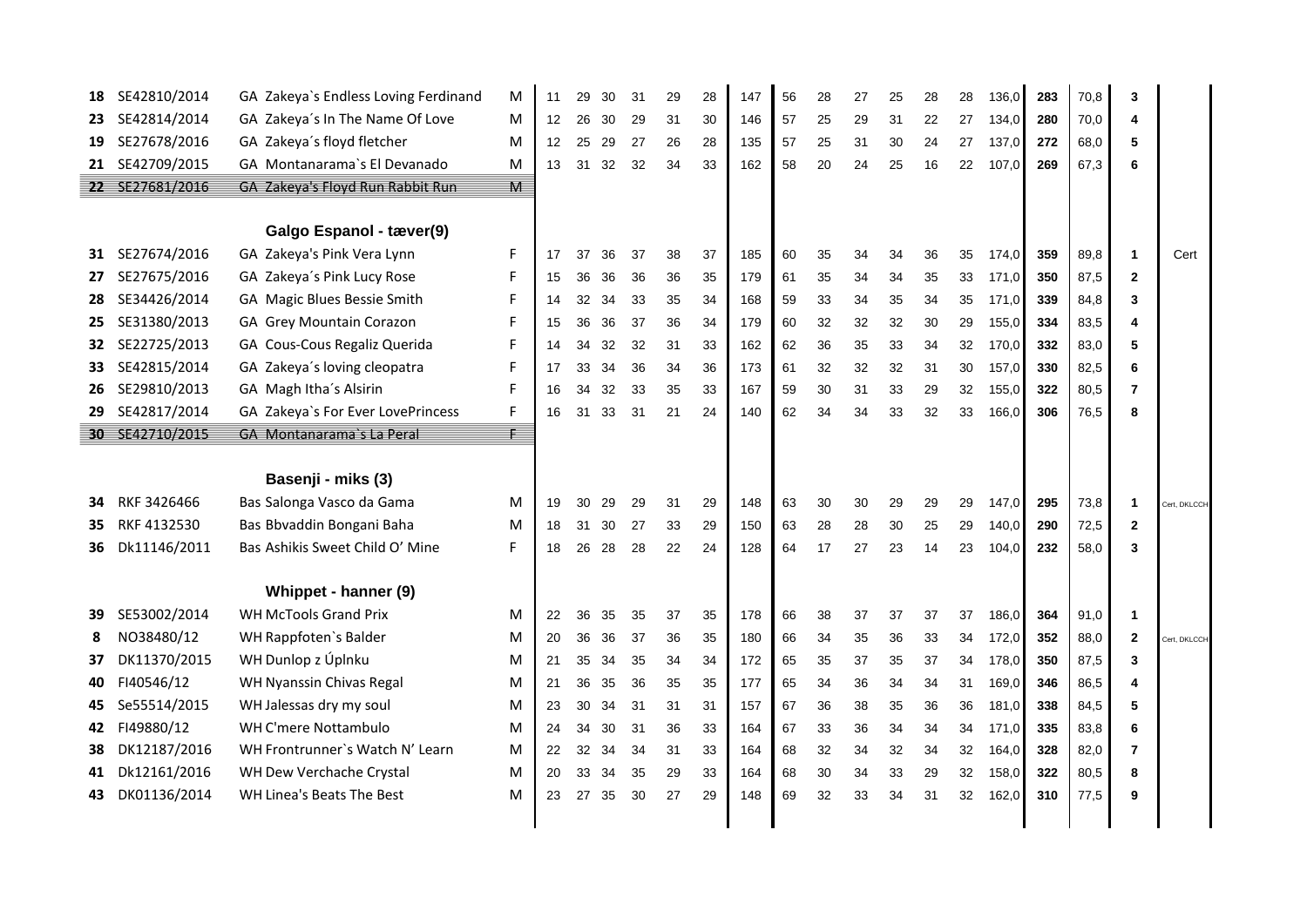|      |                 |   | Whippet - tæver (10)          |   |    |          |          |          |          |          |     |    |    |    |    |    |    |       |     |      |                |                 |
|------|-----------------|---|-------------------------------|---|----|----------|----------|----------|----------|----------|-----|----|----|----|----|----|----|-------|-----|------|----------------|-----------------|
| 55   | No55583/15      |   | WH Rappfoten's Electra        | F | 26 | 36       | 39       | 39       | 37       | 38       | 189 | 70 | 38 | 39 | 39 | 37 | 37 | 190,0 | 379 | 94,8 | $\mathbf{1}$   |                 |
| 52   | NO55584/15      |   | WH Rappfoten's Enya           | F | 25 | 36       | 38       | 38       | 38       | 37       | 187 | 70 | 37 | 37 | 37 | 36 | 36 | 183,0 | 370 | 92,5 | $\overline{2}$ | Cert            |
| 14   | NO4444/17       |   | WH Rappfoten's Hercula        | F | 26 | 36       | 36       | 36       | 35       | 36       | 179 | 74 | 34 | 37 | 36 | 33 | 35 | 175,0 | 354 | 88,5 | 3              |                 |
| 56   | DK16814/2015    |   | <b>WH Melanie</b>             | F | 27 | 35       | 37       | 36       | 35       | 36       | 179 | 74 | 34 | 36 | 35 | 32 | 35 | 172,0 | 351 | 87,8 | $\overline{4}$ |                 |
| 47   | DK18777/2015    |   | WH Twyborn New Moon           | F | 28 | 32       | 33       | 34       | 32       | 33       | 164 | 73 | 37 | 38 | 37 | 34 | 36 | 182,0 | 346 | 86,5 | 5              |                 |
| 49   | SE34823/2013    |   | WH Islington                  | F | 28 | 34       | 32       | 31       | 35       | 32       | 164 | 73 | 35 | 34 | 32 | 33 | 33 | 167,0 | 331 | 82,8 | 6              |                 |
| 46   | SE23959/2015    |   | WH Chase Me Tempest Storm     | F | 29 | 34       | 35       | 34       | 35       | 34       | 172 | 72 | 31 | 32 | 31 | 31 | 29 | 154,0 | 326 | 81,5 | 7              |                 |
| 48   | SE55522/2015    |   | WH Jalessas I Choose You      | F | 27 | 34       | 33       | 30       | 33       | 33       | 163 | 71 | 33 | 33 | 31 | 33 | 32 | 162,0 | 325 | 81,3 | 8              |                 |
| 50   | Dk10155/2016    |   | WH Gilda GardeniavSynergy     | F | 25 | 33       | 35       | 34       | 33       | 34       | 169 | 72 | 29 | 31 | 30 | 26 | 29 | 145,0 | 314 | 78,5 | 9              |                 |
| 51   | Dk14190/2016    |   | WH Dew Verchache Jaspis       | F | 29 | 32       | 32       | 31       | 32       | 31       | 158 | 71 | 31 | 31 | 29 | 32 | 31 | 154.0 | 312 | 78,0 | 10             |                 |
|      |                 |   |                               |   |    |          |          |          |          |          |     |    |    |    |    |    |    |       |     |      |                |                 |
|      |                 |   | Afghansk Mynde -miks (7)      |   |    |          |          |          |          |          |     |    |    |    |    |    |    |       |     |      |                |                 |
| 61   | DK15639/2016    | A | Jha`Kayla                     | F | 31 | 32       | 32       | 30       | 33       | 31       | 158 | 76 | 35 | 36 | 34 | 35 | 35 | 175,0 | 333 | 83,3 | $\mathbf{1}$   | Cert            |
| 59   | SE31044/2014    | A | Caravan Din Damour            | M | 32 | 33       | 31       | 31       | 33       | 32       | 160 | 76 | 31 | 32 | 30 | 29 | 30 | 152,0 | 312 | 78,0 | $\overline{2}$ |                 |
| 58   | SE33161/2016    | A | Khaos Love Rollercoaster      | M | 31 | 30       | 28       | 26       | 33       | 29       | 146 | 75 | 30 | 29 | 29 | 31 | 30 | 149,0 | 295 | 73,8 | 3              |                 |
| 57   | SE33162/2016    | A | Khaos D'Dreamlover            | M | 30 | 25       | 23       | 26       | 31       | 25       | 130 | 75 | 32 | 31 | 31 | 32 | 31 | 157.0 | 287 | 71,8 | $\overline{4}$ |                 |
| 60   | DK07878/2015    | A | Punapaulan Odette             | F | 30 | $\Omega$ | $\Omega$ | $\Omega$ | $\Omega$ | $\Omega$ |     |    |    |    |    |    |    |       |     |      |                | Stop 1.genneml. |
| 62 = | DK078799/2015   | Α | Punapaulan Oline              | F |    |          |          |          |          |          |     |    |    |    |    |    |    |       |     |      |                |                 |
|      | 63 DK10793/2015 | А | Oshanamehs No name no blame   |   |    |          |          |          |          |          |     |    |    |    |    |    |    |       |     |      |                |                 |
|      |                 |   |                               |   |    |          |          |          |          |          |     |    |    |    |    |    |    |       |     |      |                |                 |
|      |                 |   | Borzoi - miks (5)             |   |    |          |          |          |          |          |     |    |    |    |    |    |    |       |     |      |                |                 |
| 67   | SE49012/2016    | B | Dikaja Galina                 | F | 34 | 30       | 32       | 34       | 34       | 34       | 164 | 77 | 37 | 35 | 33 | 34 | 34 | 173,0 | 337 | 84,3 | $\mathbf{1}$   | Cert            |
| 68   | <b>PKRX8950</b> | B | Yarina Stepowy Goniec         | F | 34 | 30       | 30       | 30       | 31       | 31       | 152 | 77 | 33 | 32 | 29 | 32 | 30 | 156.0 | 308 | 77,0 | $\mathbf{2}$   |                 |
| 66   | LOF105760/0     | B | Fils Du Vent Du Grand Fresnoy | M | 33 | 19       | 18       | 16       | 15       | 13       | 81  |    |    |    |    |    |    |       | 81  | 20,3 |                | Stop 2.genneml  |
| 65   | SE60174/2014    | В | Knutsater Ari                 | M | 33 | 20       | 15       | 15       | 11       | 11       | 72  |    |    |    |    |    |    |       | 72  | 18,0 |                | stop 2. genneml |
|      | 64 RKF3993047   | В | Apriori Listopad              | М |    |          |          |          |          |          |     |    |    |    |    |    |    |       |     |      |                |                 |
|      |                 |   |                               |   |    |          |          |          |          |          |     |    |    |    |    |    |    |       |     |      |                |                 |
|      |                 |   | Saluki - hanner (7)           |   |    |          |          |          |          |          |     |    |    |    |    |    |    |       |     |      |                |                 |
| 71   | DK11647/2015    | S | <b>Volante's Domenico</b>     | M | 36 | 35       | 36       | 34       | 36       | 34       | 175 | 78 | 38 | 36 | 36 | 37 | 35 | 182,0 | 357 | 89,3 | $\mathbf{1}$   | Cert, DKLCCH    |
| 73.  | SE59437/2015    | S | Sharwassim Ehan               | M | 36 | 35       | 37       | 37       | 36       | 36       | 181 | 80 | 36 | 35 | 34 | 35 | 34 | 174,0 | 355 | 88,8 | $\mathbf{2}$   |                 |
| 75   | SE27873/2015    | S | sharwassim dahak              | M | 35 | 36       | 36       | 35       | 36       | 35       | 178 | 78 | 35 | 35 | 35 | 34 | 33 | 172,0 | 350 | 87,5 | 3              |                 |
| 70   | SE60197/2014    | S | Red Hawk's Mika Djamel        | M | 37 | 37       | 37       | 36       | 38       | 37       | 185 | 80 | 33 | 32 | 31 | 32 | 31 | 159,0 | 344 | 86,0 | 4              |                 |